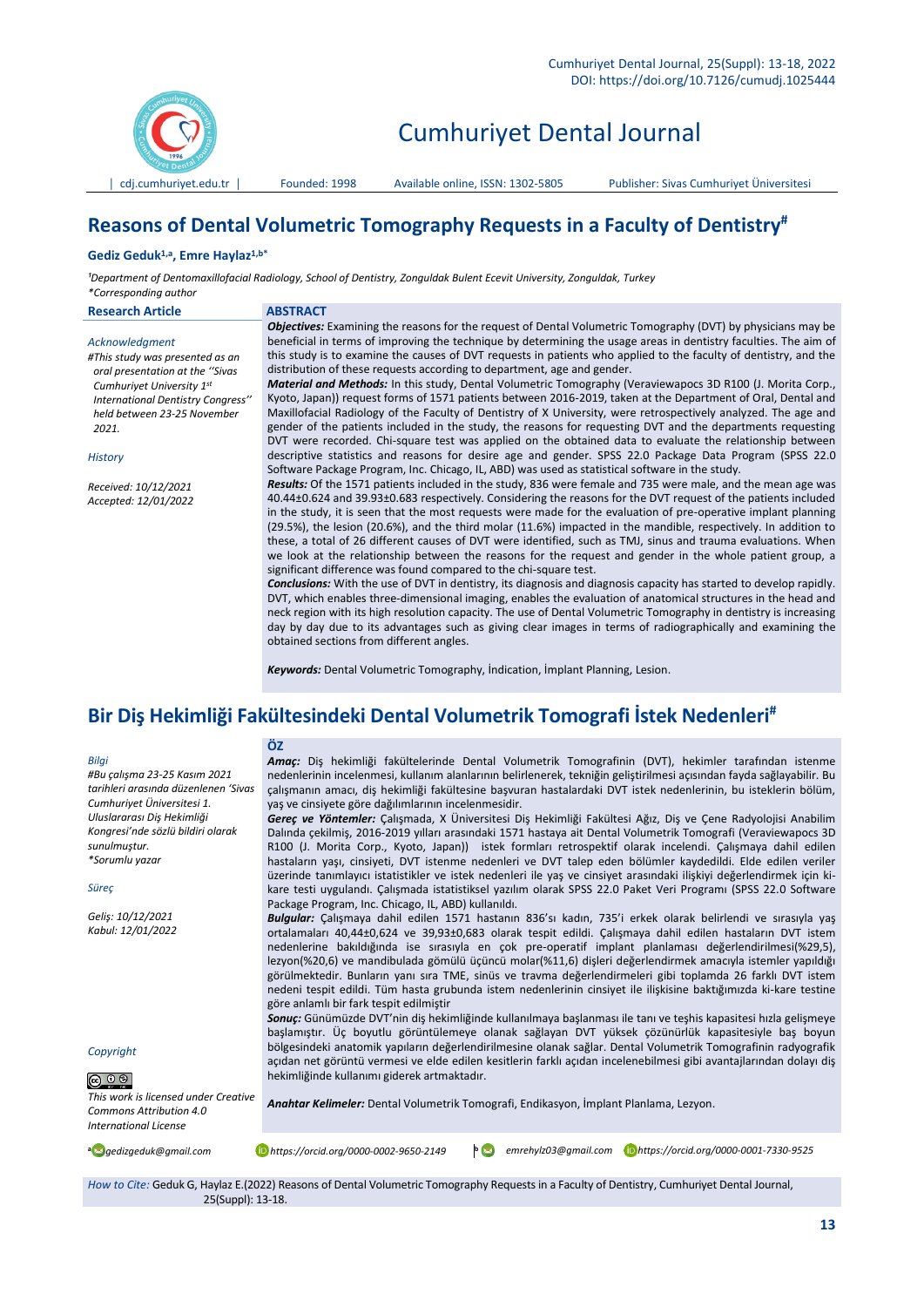### **Introduction**

Radiological imaging is an important diagnostic method in addition to the clinical evaluation of dental patients. With the use of panoramic radiography, the same natural limitations as in all two-dimensional projections began to appear with diagnostic losses in the increasing demands for radiographic imaging. $1$  These diagnostic losses are magnification, superposition, inappropriate size changes, and misrepresentation of structures. Many advances have been made towards three-dimensional radiographic imaging (stereoscopy, computed tomography (CT)) and although CT is available, its use in dentistry has been limited due to its cost, accessibility, and dose values.<sup>2</sup>

The launching of dental volumetric tomography (DVT), which was developed specifically for imaging the maxillofacial region, provided a rapid transition from two-dimensional imaging to three-dimensional imaging and was a milestone in the field of dentistry.<sup>3</sup> Interest in DVT in all areas of dentistry has revolutionized maxillofacial imaging, expanding the role of imaging from diagnosis to image guidance of operative and surgical procedures.<sup>2</sup>

Unlike conventional tomography devices that are large, costly, and expensive to maintain, DVT is suitable for use in clinical dentistry applications because it is advantageous in terms of cost and dose.

DVT produces three-dimensional images that are useful for many oral and maxillofacial conditions and can guide the diagnosis and evaluation of diagnosis, treatment planning, application, and follow-up. $4$  Among the usage areas, implantology, surgery, endodontic applications, orthodontics and temporomandibular applications can be shown.<sup>5</sup>

Examination of the reasons why DVT is requested by physicians in dental faculties may be beneficial in terms of developing the technique by determining its usage areas. The aim of this study is to examine the causes of DVT requests in patients who applied to the faculty of dentistry, and the distribution of these requests according to department, age and gender.

## **Material and Methods**

Prior to the study, the approval of the Non-Interventional Clinical Research Ethics Committee of our University (2021/21 decision no.) was obtained. In the study, DVT request forms of 1571 patients between the years 2016-2019, taken at the Department of Oral, Dental and Maxillofacial Radiology of the Faculty of Dentistry of X University, were analyzed retrospectively. (Veraviewapocs 3D R100 (J. Morita Corp., Kyoto, Japan)). The age, gender, reasons for requesting DVT, and departments requesting DVT of the patients were recorded. The rates of requests for DVT by the departments, the most requested cases of DVT, and the mean age of patients who requested DVT were calculated.

Chi-square test was applied on the obtained data to evaluate the relationship between descriptive statistics and reasons for desire, age and gender. SPSS 22.0 Software Package Program (SPSS 22.0 Software Package Program, Inc. Chicago, IL, USA) was used as statistical software in the study.

#### **Results**

Of the 1571 patients included in the study, 836 were female and 735 were male, and the mean ages were 40.44±0.624 and 39.93±0.683, respectively (Table 1).

When the reasons for DVT request of the patients are examined, the most requests are seen due to evaluation before implant planning (29.5%), evaluation of lesions (20.6%) and evaluation of impacted third molars in the mandible (11.6%). In addition to these, a total of 26 different causes of DVT were identified, such as Temporomandibular Joint (TMJ), sinus and trauma evaluations (Table 2).

When we observe the distribution of the three most requested examinations by regions, we detected that both jaws and the entire maxilla mandible are seen most frequently in the preoperative implant evaluation, while the distribution of the lesions is most frequently requested from the posterior region of the mandible (Table 3).

When we observe the relationship between the reasons for request and gender in the whole patient group, a significant difference was found compared to the chi-square test (p<0.05) (Table 2). Among the reasons for the request, we detected a gender distribution in favor of women, especially in maxillary impacted wisdom teeth, sinus examinations, root resorption and root canal morphology evaluations.

The patient group included in the study was divided into three groups in terms of age 0-30, 31-60, 61-90 for ease of examination. When we examined the relationship between the causes of DVT requests and age, a statistically significant difference was found (p<0.05) (Table 4).

When the distribution of the clinics that made the request was examined, it was determined that the Oral, Dental and Maxillofacial Surgery Clinic made the request with the highest number of 1171 patients among 1571 patients, followed by the Endodontics with 222 patients, Periodontology with 96 patients, Pediatric Dentistry with 48 patients and Orthodontics Clinic with 3 patients.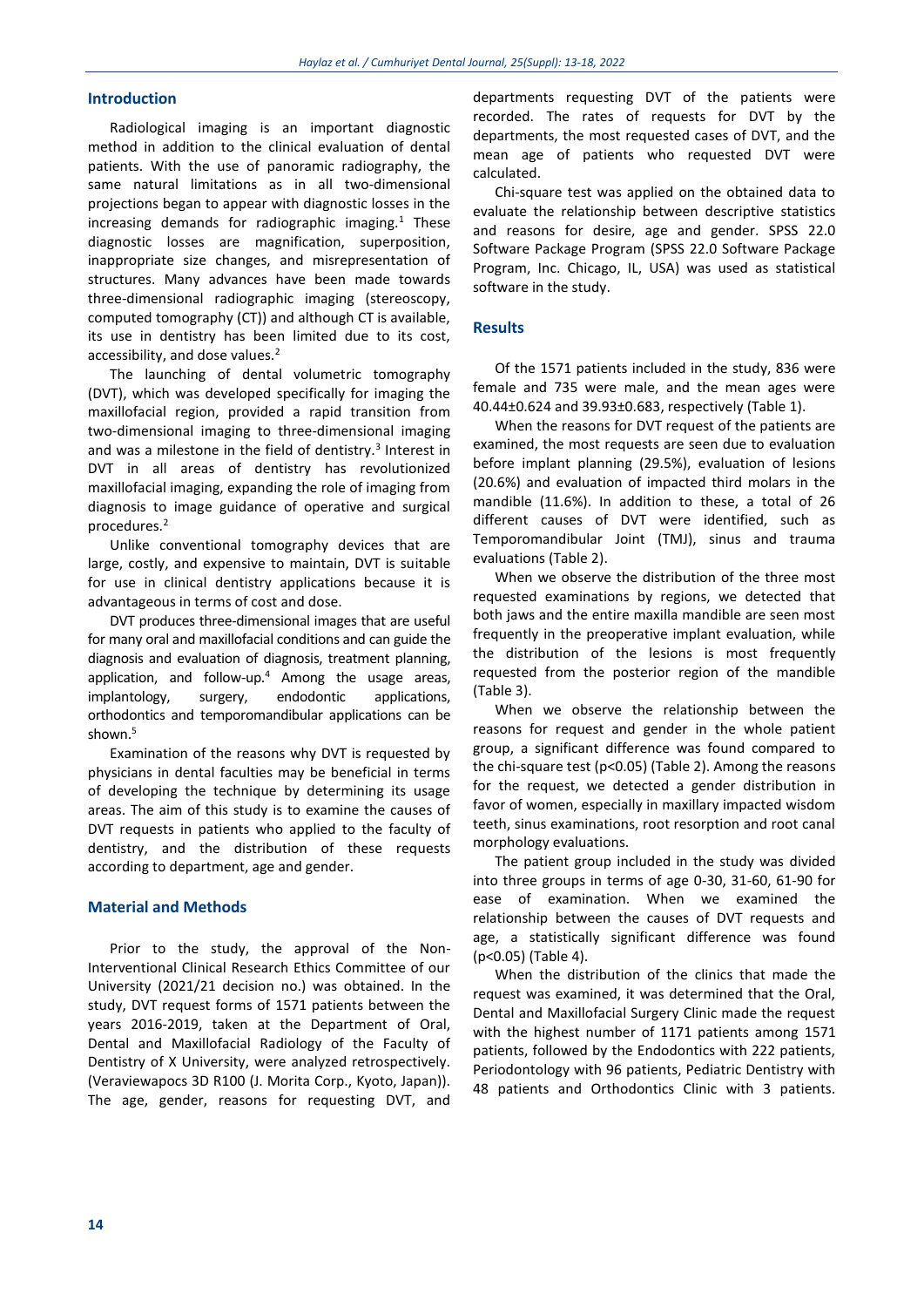| Table 1. Age-Gender Analysis |      |             |                       |                |                |  |
|------------------------------|------|-------------|-----------------------|----------------|----------------|--|
| Gender                       |      | <b>Mean</b> | <b>Std. Deviation</b> | <b>Minimum</b> | <b>Maximum</b> |  |
| Female                       | 836  | 40.44       | 0.624                 |                | 89             |  |
| <b>Male</b>                  | 735  | 39.93       | 0.683                 |                | 88             |  |
| <b>Total</b>                 | 1571 | 40.20       | 0.461                 |                | 89             |  |

#### Table 2. Reasons for requesting DVT

| <b>DVT reasons</b>                                      | <b>Number of People</b> |                | <b>Percent</b> |  |
|---------------------------------------------------------|-------------------------|----------------|----------------|--|
|                                                         | <b>Female</b>           | <b>Male</b>    |                |  |
| <b>Preoperative Implant Planning Evaluation</b>         | 260                     | 204            | 29.5%          |  |
| <b>Postoperative Implant Evaluation</b>                 | $\overline{2}$          | $\overline{2}$ | 0.3%           |  |
| <b>Evaluation of Impacted Mandibular Third Molars</b>   | 96                      | 87             | 11.6%          |  |
| <b>Evaluation of Impacted Maxillary Third Molars</b>    | 33                      | 17             | 3.2%           |  |
| <b>Evaluation of Mandibular Impacted Canines</b>        | 15                      | 15             | 1.9%           |  |
| <b>Evaluation of Maxillary Impacted Canines</b>         | 63                      | 48             | 7.1%           |  |
| <b>Evaluation of Lesions</b>                            | 165                     | 159            | 20.6%          |  |
| <b>Temporomandibular Joint Evaluation</b>               | 7                       | 3              | 0.6%           |  |
| <b>Sinus Evaluation</b>                                 | 8                       | 15             | 1.5%           |  |
| <b>Evaluation of Other Impacted Teeth</b>               | 42                      | 41             | 5.3%           |  |
| <b>Trauma</b>                                           | 9                       | 20             | 1.8%           |  |
| <b>Evaluation of Supernumerary Teeth</b>                | 20                      | 29             | 3.1%           |  |
| <b>Evaluation of Mesiodens Teeth</b>                    | 14                      | 26             | 2.5%           |  |
| Radix                                                   | 4                       | 8              | 0.8%           |  |
| Evaluation of Cleft Lip And Palate                      | $\overline{2}$          | 1              | 0.2%           |  |
| Paresthesia                                             | $\overline{2}$          | 3              | 0.3%           |  |
| <b>Oroantral Fistula</b>                                | 3                       | 4              | 0.4%           |  |
| <b>Evaluation of Fracture Canal Instrument Location</b> | 3                       | 5              | 0.5%           |  |
| <b>Evaluation of Soft Tissue Lesions</b>                | 1                       | $\Omega$       | 0.1%           |  |
| <b>Vertical Fracture Assessment</b>                     | 16                      | 12             | 1.8%           |  |
| <b>Assessment of Root Resorption</b>                    | 18                      | 7              | 1.6%           |  |
| <b>Root Canal Morphology Evaluation</b>                 | 46                      | 24             | 4.5%           |  |
| Presence of Foreign Body in The Sinus                   | 0                       | 1              | 0.1%           |  |
| Dens Invajinatus                                        | 1                       | 1              | 0.1%           |  |
| <b>Fusion</b>                                           | $\mathbf{1}$            | $\mathbf 0$    | 0.1%           |  |
| Follow-Up Evaluation After Root Canal Treatment         | 5                       | 3              | 0.5%           |  |
| <b>Total</b>                                            | 1571                    | 100.0%         |                |  |
|                                                         | $p=0.032$               |                |                |  |

#### Table 3. Frequency of DVT by requested regions

| <b>Request Reason</b>                | <b>MAXA</b> | <b>MAXP</b> | <b>MAXAP</b> | <b>MANA</b> | <b>MANAP</b> | <b>MANAP</b> | <b>MM</b> | <b>Total</b> |
|--------------------------------------|-------------|-------------|--------------|-------------|--------------|--------------|-----------|--------------|
| <b>Preoperative Implant Planning</b> | 28          | 43          | 89           | 11          | 74           | 92           | 127       | 464          |
| Evaluation                           | (6%)        | (9.3%)      | (19.2%)      | $(2.4\%)$   | (15.9%)      | (19.8%)      | (27.4%)   |              |
| Evaluation of Impacted               |             |             |              |             | 183          |              |           | 183          |
| <b>Mandibular Third Molars</b>       |             |             |              |             | (100%)       |              |           |              |
| <b>Evaluation of Lesions</b>         | 77          | 65          | 17           | 9           | 140          | 12           |           | 324          |
|                                      | (23.8%)     | (20.1%)     | (5.2%)       | $(2.8\%)$   | (43.2%)      | (3.7%)       | $(0.9\%)$ |              |

MAXA: Maxilla Anterior; MAXP: Maxilla Posterior; MAXAP: Maxilla Anterior Posterior; MANA: Mandible Anterior; MANAP: Mandible Posterior; MANAP: Mandible Anterior Posterior; MM: Maxilla Mandible

#### **Discussion**

In our study, the causes of DVT requests and the clinical divisions of these requests, their distribution according to age and gender were examined. Of the request forms included in the study, 836 were requested from female patients and 735 from male patients. The mean age of the female patients was 40.44 and the mean age of the male patients was 39.93.

Among the clinical departments, the Oral, Dental and Maxillofacial Surgery Clinic became the clinic with the highest number of requests with 1171 requests Among the reasons for requesting DVT in the Oral, Dental and Maxillofacial Surgery Clinic; evaluation of third molars and impacted teeth, examination of the placement of the mandibular canal, implant planning, evaluation of formations such as cysts and tumors, and inflammatory conditions in the jaws can be counted.<sup>6</sup>

Anatomical structures should be examined first in order to plan a successful implant. Knowing the anatomy of the mandibular canal, mental foramen and maxillary sinus, as well as examining the bone thickness and height in edentulous areas, is of great importance in determining the position of the implant to be placed in the mouth. $7$ The statistical data of our study showed that requests for the evaluation of preoperative implant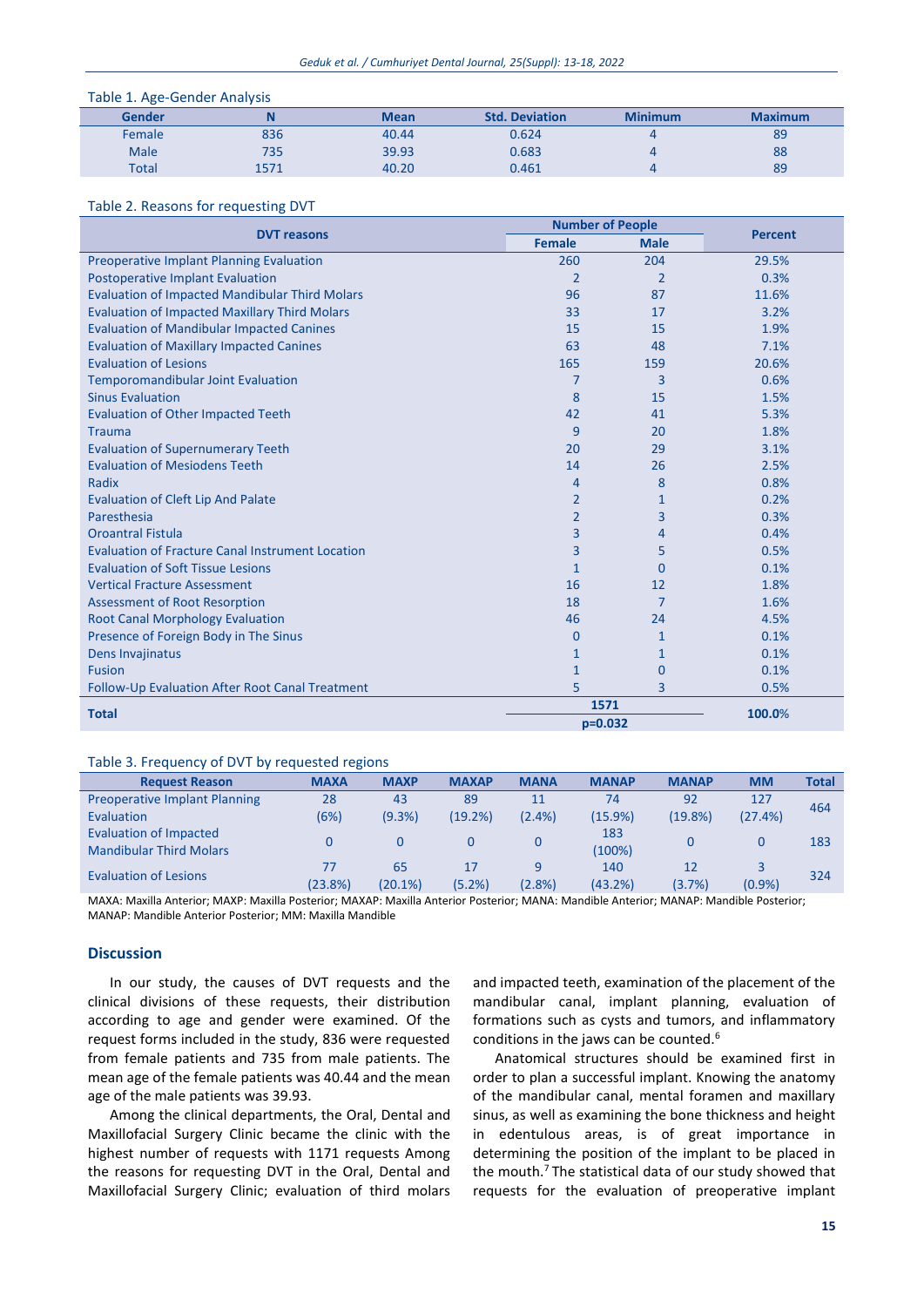planning accounted for 29.5% of all DVT requests. Preoperative implant evaluation is at the top of all requests. In addition, DVT was requested from the Periodontology clinic in order to select the appropriate areas in the bone before the implant surgery, to make the correct measurements, to determine the number and size of the implants to be placed, and to evaluate the adjacent anatomical structures such as the maxillary sinuses and inferior alveolar nerve. In the study of Tarım *et al.*<sup>8</sup> , the reasons for the request for implant planning were reported as 25.19%, while Menziletoğlu *et al.*<sup>9</sup> 's study, this rate was reported as 43.12%. Especially in the maxillary posterior region, excessive trabeculation of the alveolar bone, the position of the maxillary sinuses, and sinus pneumatization after tooth extraction may result in failures in implant applications. $10$  In the mandible, complications may occur during implant applications in the mandibular posterior region as a result of the inferior alveolar nerve being close to the alveolar crest and the incomplete location of the mandibular canal. $^{11}$  For the evaluation of pre-operative implant planning, 9.3% of the DVT requests were requested from the posterior region of the maxilla and 15.9% from the posterior region of the mandible. In the evaluation of pre-operative implant planning, the least requested region was the anterior region of the mandible. In the anterior region of the mandible, the anterior extension of the mandibular canal

## creates a formation called the 'anterior loop'. Concavities formed in the symphysis region are information that should be considered during implant applications.<sup>12</sup>

When evaluating pathological lesions, panoramic and periapical radiographs are insufficient to evaluate the lesion in three dimensions. In cases where twodimensional imaging methods are insufficient, it is recommended to take DVT from patients in order to evaluate pathological lesions.<sup>13</sup> With DVT, it is possible to evaluate cysts, tumors and similar lesions in the jaw bones in three dimensions. The dimensions of pathological lesions, their localization, their proximity to anatomical formations and the internal structure of the lesions can be evaluated. $14$  It was determined that the rate of DVT desired for imaging the lesions occurring in the jaws was 20.6%, and it took the second place among the reasons for request. In the study of Akarslan *et al.*<sup>15</sup> , DVT request evaluation for the evaluation of lesions took the second place in line with our study. In our study, 43.2% of the reasons for the request for the evaluation of lesions were requested from the posterior region of the mandible, and the most desired region was the posterior mandible for evaluation. The rate of DVT desired for the evaluation of lesions in the maxilla anterior region was in the second place with 23.8%. Menziletoğlu *et al.* found this rate as 51.83% for the posterior region of the mandible.

| <b>DVT</b> reasons                                      |                | <b>Age Groups</b> |                |              |
|---------------------------------------------------------|----------------|-------------------|----------------|--------------|
|                                                         |                | $31 - 60$         | 61-90          | <b>Total</b> |
| Preoperative Implant Planning Evaluation                | 118            | 259               | 87             | 464          |
| <b>Postoperative Implant Evaluation</b>                 | 1              | 3                 | $\Omega$       | 4            |
| <b>Evaluation of Impacted Mandibular Third Molars</b>   | 60             | 91                | 32             | 183          |
| <b>Evaluation of Impacted Maxillary Third Molars</b>    | 17             | 24                | 9              | 50           |
| <b>Evaluation of Mandibular Impacted Canines</b>        | 13             | 13                | 4              | 30           |
| <b>Evaluation of Maxillary Impacted Canines</b>         | 40             | 52                | 19             | 111          |
| <b>Evaluation of Lesions</b>                            | 122            | 164               | 38             | 324          |
| <b>Temporomandibular Joint Evaluation</b>               | 4              | 6                 | $\mathbf 0$    | 10           |
| <b>Sinus Evaluation</b>                                 | 6              | 13                | 4              | 23           |
| <b>Evaluation of Other Impacted Teeth</b>               | 38             | 36                | 9              | 83           |
| <b>Trauma</b>                                           | 11             | 12                | 6              | 29           |
| <b>Evaluation of Supernumerary Teeth</b>                | 30             | 17                | $\overline{2}$ | 49           |
| <b>Evaluation of Mesiodens Teeth</b>                    | 14             | 18                | 8              | 40           |
| Radix                                                   | 5              | $\overline{4}$    | 3              | 12           |
| <b>Evaluation of Cleft Lip And Palate</b>               | $\mathbf{1}$   | $\overline{2}$    | $\Omega$       | 3            |
| Paresthesia                                             | $\overline{2}$ | $\overline{2}$    | $\mathbf{1}$   | 5            |
| <b>Oroantral Fistula</b>                                | $\overline{2}$ | $\overline{3}$    | $\overline{2}$ | 7            |
| <b>Evaluation of Fracture Canal Instrument Location</b> | 5              | $\overline{2}$    | 1              | 8            |
| <b>Evaluation of Soft Tissue Lesions</b>                | $\mathbf{0}$   | $\mathbf{1}$      | $\Omega$       | 1            |
| <b>Vertical Fracture Assessment</b>                     | 8              | 15                | 5              | 28           |
| <b>Assessment of Root Resorption</b>                    | 9              | 13                | 3              | 25           |
| <b>Root Canal Morphology Evaluation</b>                 | 20             | 40                | 10             | 70           |
| Presence of Foreign Body in The Sinus                   | $\mathbf{0}$   | $\mathbf{1}$      | $\Omega$       | 1            |
| Dens Invajinatus                                        | 1              | $\Omega$          | 1              | 2            |
| <b>Fusion</b>                                           | $\overline{0}$ | $\overline{0}$    | $\mathbf{1}$   | $\mathbf{1}$ |
| Follow-Up Evaluation After Root Canal Treatment         | 5              | $\overline{2}$    | 1              | 8            |
| <b>Total</b>                                            |                | 793               | 246            | 1571         |
|                                                         |                | $p=0.022$         |                |              |

Table 4. Distribution of reasons for request by age groups

The close relationship of the roots of the mandibular third molars with the mandibular canal poses a risk during dentoalveolar surgery. Pinpointing the mandibular canal provides a safer approach to tooth extraction and root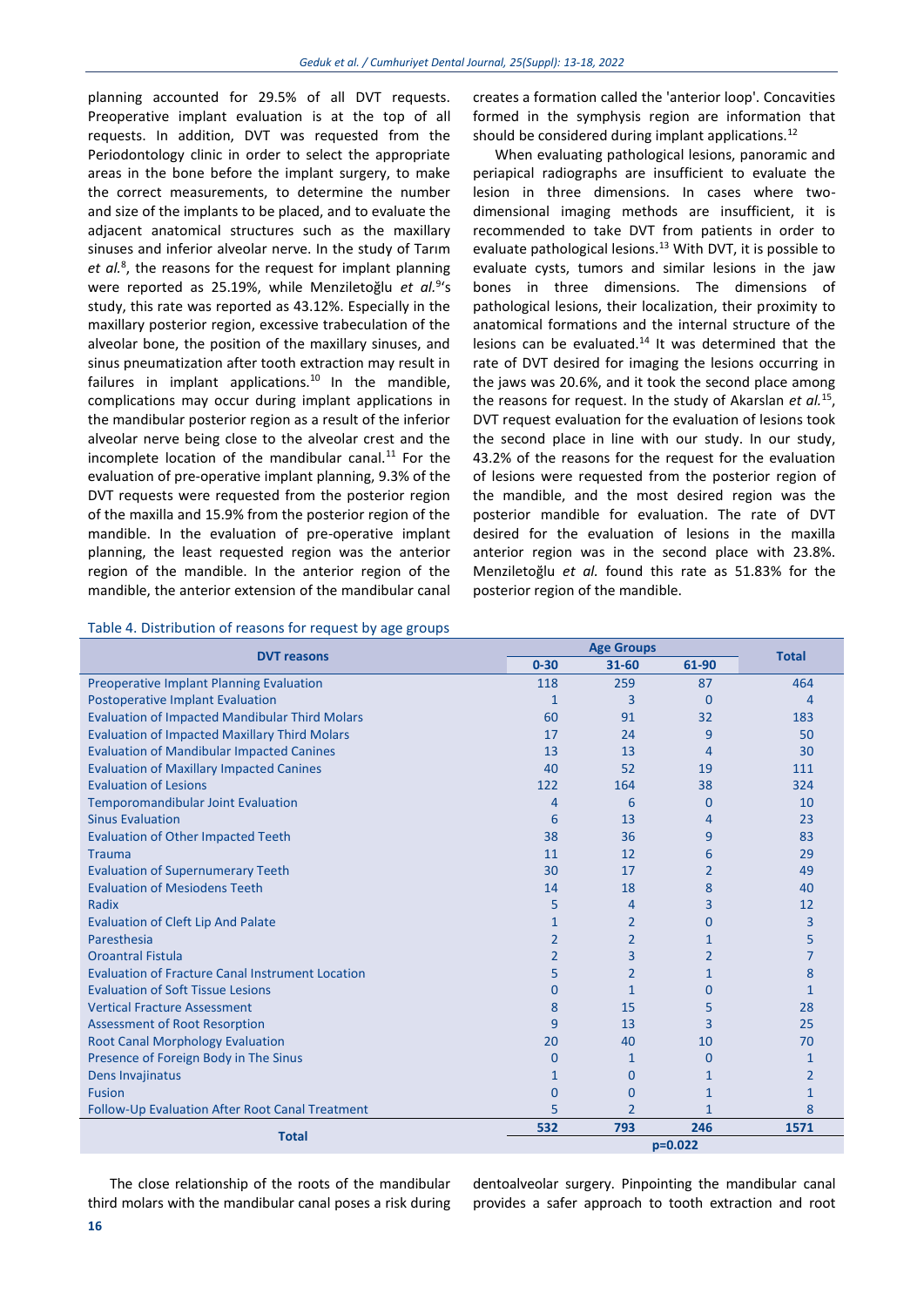elevation. Therefore, it is important to take DVT in addition to periapical and panoramic radiographs to evaluate the close relationship of the mandibular canal and mandibular third molars.<sup>16</sup> In this study, the evaluation of the relationship between the impacted mandibular third molar teeth and the mandibular canal ranks third with 183 DVT requests, and the majority of these patients are in the 31-60 age group. In the literature review by De Vos *et al.*, they reported that the use of DVT in clinical practice is most commonly used in the examination of impacted teeth and implantology. In the study of Akarslan *et al.*, DVT, which was requested to evaluate the relationship of impacted mandibular third molars with the mandibular canal, was ranked third. Except for the evaluation of the impacted mandibular third molars, a request was made for the evaluation of the most impacted maxillary teeth. The least desirable reason was to evaluate impacted mandibular canine teeth.

Panoramic radiographs are widely used for the diagnosis of pathologies such as retention cysts, polyps and tumors in the maxillary sinüs. However, a definitive diagnosis cannot always be made with panoramic radiographs. Determining the state of the maxillary sinuses is important for implant planning. DVT gives us important information on sinus floor augmentation in cases where there is insufficient bone height.<sup>18</sup> DVT gives better results than other radiographs to evaluate odontogenic maxillary sinus inflammation, the spread of periapical lesions to the maxillary sinus, and endodonticinduced maxillary sinus disorders.<sup>19</sup> In our study, DVT was requested from 23 patients to evaluate the sinuses, and these requests consisted of 8 female and 15 male patients. Although it had a rate of 1.5% among all requests, the rate of DVT requested for sinus evaluation was found to be low.

The structure of the bony components of the TMJ, cortical bone integrity, bone formation and destruction in the subcortical bone, developmental anomalies of the TMJ, fractures, and pathological changes such as ankylosis can be better evaluated with DVT compared to conventional radiographs.<sup>20</sup> In our study, only 10 patients requested DVT for TMJ evaluation.

Evaluation of root canal morphology, root resorptions, dentoalveolar trauma, dental anomalies, evaluation of periapical lesions, evaluation before endodontic surgery, determination of the position of the broken instrument are the purposes of DVT in endodontics.<sup>21</sup> A good determination of root canal anatomy directly affects the success of endodontic treatment. Matherne *et al.*<sup>22</sup>, in a study comparing direct and indirect digital systems with DVT to determine the number of root canals in 72 extracted teeth, stated that endodontists could not find at least one canal in 40% of teeth, despite taking parallel radiographs with digital radiographs. In our study, the Endodontics Clinic requested DVT from 222 patients, and it was seen that 70 of them were in the first place to evaluate the root canal morphology. In the second place, it was determined that a request was made for the evaluation of vertical root fractures. In a case report, Ball et al.<sup>23</sup>, they performed root canal treatment in a 64-year-old female patient with the diagnosis of symptomatic apical periodontitis on the right maxillary second premolar tooth, but when the DVT image was taken, they determined that there was vertical bone loss and fracture along the lingual of the root. In another study, Estrela *et al.*<sup>24</sup> performed with 48 periapical radiographs and DVT scans in 40 patients, they noted that while DVT scans showed 100% of the lesions, 68.8% of the lesions could be detected on periapical radiographs. In our study, requesting DVT for the evaluation of root resorption is in the 3rd place among the requests made from the Endodontics Clinic.

DVT evaluation requested for the indications of the Pedodontic Clinic consisted of 48 patients. Evaluation of impacted supernumerary and mesiodens teeth was the first among the reasons for DVT requests in this clinic. In addition, DVT was requested for the evaluation of the eruption path of impacted teeth, root resorptions, dental anomalies, and dentoalveolar trauma. Ertaş *et al.*<sup>8</sup> reported that among the causes of DVT requests, impacted tooth cases were included in the first place in order to determine the direction of eruption, position and whether there was resorption in adjacent teeth. Kolçakoğlu *et al.*<sup>25</sup> reported in their study that the most common cause of DVT requests in children was for the purpose of anatomical-morphological evaluation.

Orthodontic Clinic was the clinic that has the least request among the clinics that made the request with 3 patients. Indications for use of DVT in orthodontics include the positions of impacted teeth, root resorption, orthodontic implant placement, evaluation of individuals with cleft lip and palate, three-dimensional evaluation of asymmetries and upper respiratory tract.<sup>26</sup> DVT request has never been made from Prosthetic and Restorative Dentistry Clinics.

#### **Conclusions**

Today, with the use of DVT in dentistry, its diagnosis and diagnosis capacity has started to develop rapidly. DVT, which enables three-dimensional imaging, enables the evaluation of anatomical structures in the head and neck region with its high-resolution capacity.<sup>27</sup> The maxillofacial region is used in the diagnosis and treatment planning of anatomical and pathological structures, evaluation of the temporomandibular joint, implant planning and many other areas. This study shows that the role of DVT in Oral, Dental and Maxillofacial Surgery, Periodontology, Endodontics, Orthodontics and Pediatric Dentistry clinics is important.

#### **Acknowledgment**

No funding was received for this study.